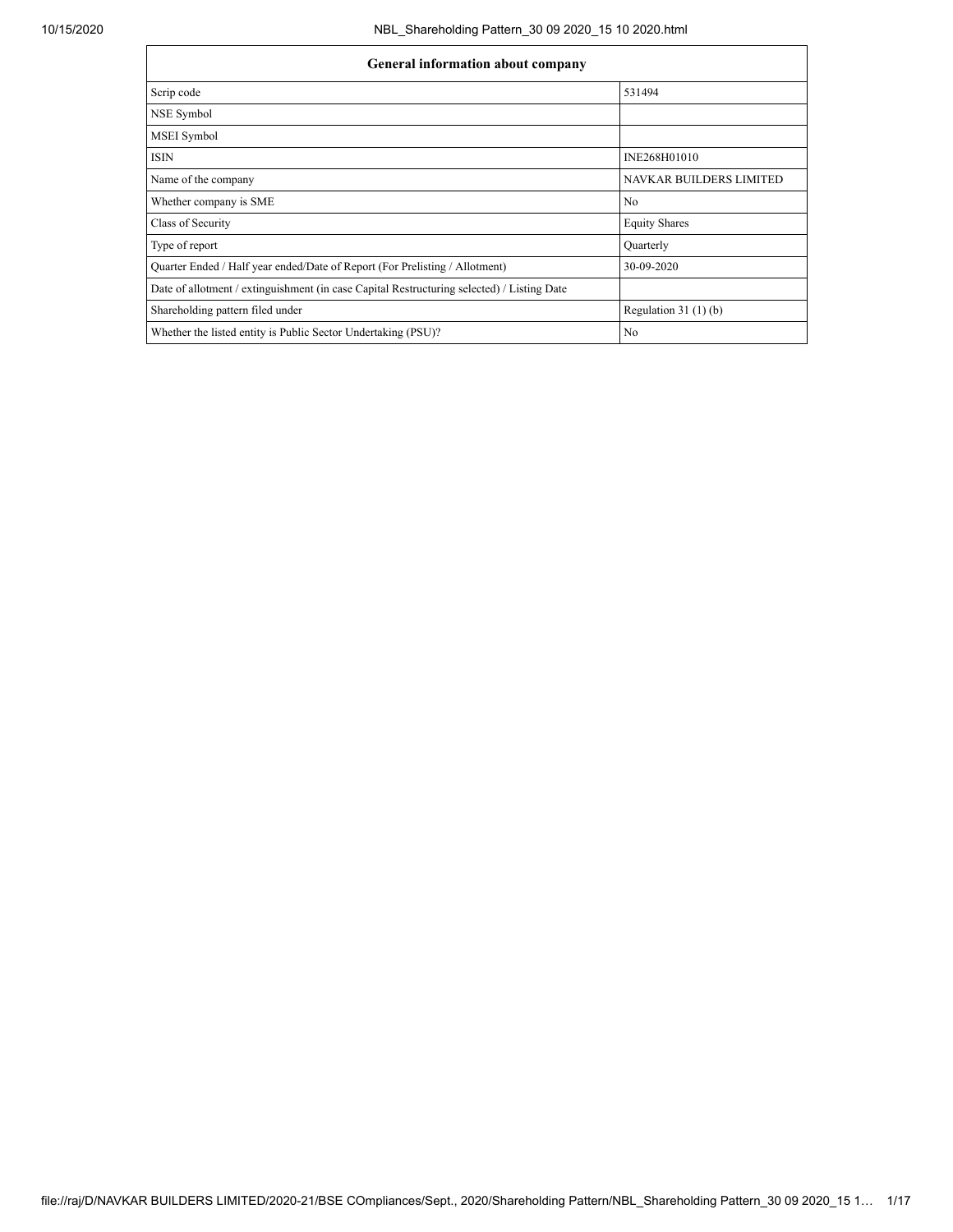|                | <b>Declaration</b>                                                                        |                |                                |                       |                             |  |  |  |
|----------------|-------------------------------------------------------------------------------------------|----------------|--------------------------------|-----------------------|-----------------------------|--|--|--|
| Sr.<br>No.     | Particular                                                                                | Yes/No         | Promoter and<br>Promoter Group | Public<br>shareholder | Non Promoter-<br>Non Public |  |  |  |
| 1              | Whether the Listed Entity has issued any partly paid up shares?                           | N <sub>0</sub> | N <sub>0</sub>                 | N <sub>0</sub>        | N <sub>0</sub>              |  |  |  |
| $\overline{2}$ | Whether the Listed Entity has issued any Convertible Securities<br>$\Omega$               | N <sub>0</sub> | N <sub>0</sub>                 | N <sub>0</sub>        | N <sub>0</sub>              |  |  |  |
| 3              | Whether the Listed Entity has issued any Warrants?                                        | No             | N <sub>0</sub>                 | N <sub>0</sub>        | N <sub>0</sub>              |  |  |  |
| $\overline{4}$ | Whether the Listed Entity has any shares against which<br>depository receipts are issued? | No             | N <sub>0</sub>                 | N <sub>0</sub>        | N <sub>0</sub>              |  |  |  |
| 5              | Whether the Listed Entity has any shares in locked-in?                                    | No             | N <sub>0</sub>                 | N <sub>0</sub>        | N <sub>0</sub>              |  |  |  |
| 6              | Whether any shares held by promoters are pledge or otherwise<br>encumbered?               | N <sub>0</sub> | N <sub>0</sub>                 |                       |                             |  |  |  |
| 7              | Whether company has equity shares with differential voting<br>rights?                     | No             | N <sub>0</sub>                 | N <sub>0</sub>        | N <sub>0</sub>              |  |  |  |
| 8              | Whether the listed entity has any significant beneficial owner?                           | Yes            |                                |                       |                             |  |  |  |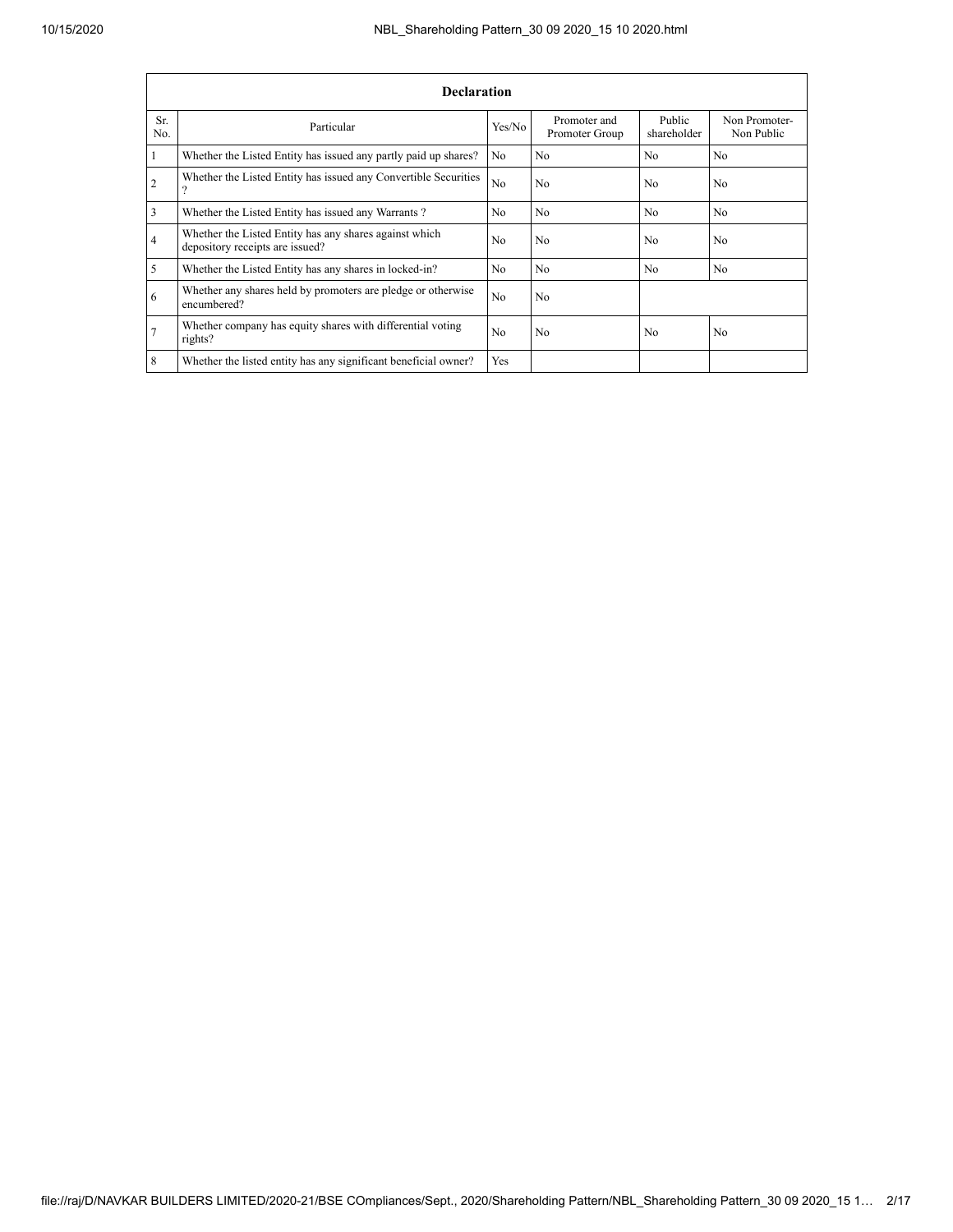|                 |                                           |                |                       |                             |                          |                              | <b>Table I - Summary Statement holding of specified securities</b> |                                                                  |               |          |                                   |  |
|-----------------|-------------------------------------------|----------------|-----------------------|-----------------------------|--------------------------|------------------------------|--------------------------------------------------------------------|------------------------------------------------------------------|---------------|----------|-----------------------------------|--|
|                 | Category<br>of<br>shareholder<br>(II)     | Nos. Of        | No. of<br>fully paid  | No. Of<br>Partly<br>paid-up | No. Of<br>shares         | Total nos.<br>shares         | Shareholding as a<br>% of total no. of                             | Number of Voting Rights held in each<br>class of securities (IX) |               |          |                                   |  |
| Category<br>(1) |                                           | shareholders   | up equity             | equity                      | underlying<br>Depository | held (VII)                   | shares (calculated<br>as per SCRR,                                 | No of Voting (XIV) Rights                                        |               |          | Total as a<br>$%$ of<br>$(A+B+C)$ |  |
|                 |                                           | (III)          | shares<br>held $(IV)$ | shares<br>held<br>(V)       | Receipts<br>(VI)         | $= (IV) +$<br>$(V)$ + $(VI)$ | 1957) (VIII) As a<br>% of $(A+B+C2)$                               | Class eg:<br>$\mathbf{x}$                                        | Class<br>eg:y | Total    |                                   |  |
| (A)             | Promoter<br>&<br>Promoter<br>Group        | $\overline{2}$ | 6970700               |                             |                          | 6970700                      | 35.06                                                              | 6970700                                                          |               | 6970700  | 35.06                             |  |
| (B)             | Public                                    | 1801           | 12913100              |                             |                          | 12913100                     | 64.94                                                              | 12913100                                                         |               | 12913100 | 64.94                             |  |
| (C)             | Non<br>Promoter-<br>Non Public            |                |                       |                             |                          |                              |                                                                    |                                                                  |               |          |                                   |  |
| (C1)            | <b>Shares</b><br>underlying<br><b>DRs</b> |                |                       |                             |                          |                              |                                                                    |                                                                  |               |          |                                   |  |
| (C2)            | Shares held<br>by<br>Employee<br>Trusts   |                |                       |                             |                          |                              |                                                                    |                                                                  |               |          |                                   |  |
|                 | Total                                     | 1803           | 19883800              |                             |                          | 19883800                     | 100                                                                | 19883800                                                         |               | 19883800 | 100                               |  |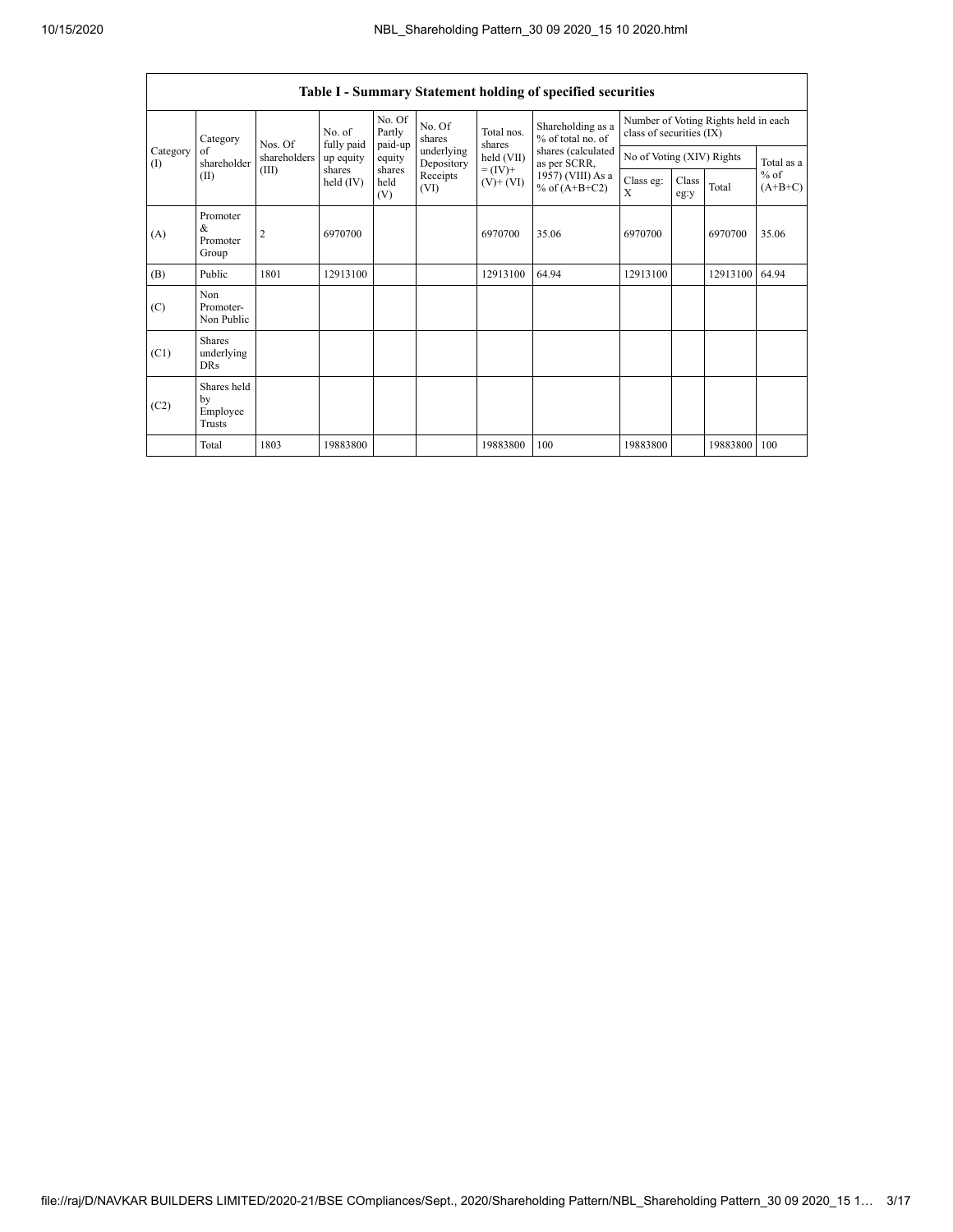|                             |                                           |                                                                                              |                                       |                                                                                                                                                 | Table I - Summary Statement holding of specified securities                                |            |                                                                               |            |                                                         |                                |
|-----------------------------|-------------------------------------------|----------------------------------------------------------------------------------------------|---------------------------------------|-------------------------------------------------------------------------------------------------------------------------------------------------|--------------------------------------------------------------------------------------------|------------|-------------------------------------------------------------------------------|------------|---------------------------------------------------------|--------------------------------|
| of<br>Category<br>(<br>(II) | Category                                  | No. Of<br>Shares<br>Underlying<br>Outstanding<br>convertible<br>securities<br>$(X_i)$<br>(X) | No. of<br><b>Shares</b><br>Underlying | No. Of Shares<br>Shareholding, as a %<br>Underlying<br>assuming full<br>Outstanding<br>conversion of<br>convertible<br>convertible securities ( | Number of<br>Locked in<br>shares (XII)                                                     |            | Number of<br><b>Shares</b><br>pledged or<br>otherwise<br>encumbered<br>(XIII) |            | Number of<br>equity shares<br>held in                   |                                |
|                             | shareholder                               |                                                                                              | Outstanding<br><b>Warrants</b>        | securities and<br>No. Of<br>Warrants (Xi)<br>(a)                                                                                                | as a percentage of<br>diluted share capital)<br>$(XI) = (VII)+(X) As a %$<br>of $(A+B+C2)$ | No.<br>(a) | As a<br>$%$ of<br>total<br><b>Shares</b><br>held<br>(b)                       | No.<br>(a) | As a<br>$%$ of<br>total<br><b>Shares</b><br>held<br>(b) | dematerialized<br>form $(XIV)$ |
| (A)                         | Promoter<br>&<br>Promoter<br>Group        |                                                                                              |                                       |                                                                                                                                                 | 35.06                                                                                      |            |                                                                               |            |                                                         | 6970700                        |
| (B)                         | Public                                    |                                                                                              |                                       |                                                                                                                                                 | 64.94                                                                                      |            |                                                                               |            |                                                         | 12498700                       |
| (C)                         | Non<br>Promoter-<br>Non Public            |                                                                                              |                                       |                                                                                                                                                 |                                                                                            |            |                                                                               |            |                                                         |                                |
| (C1)                        | <b>Shares</b><br>underlying<br><b>DRs</b> |                                                                                              |                                       |                                                                                                                                                 |                                                                                            |            |                                                                               |            |                                                         |                                |
| (C2)                        | Shares held<br>by<br>Employee<br>Trusts   |                                                                                              |                                       |                                                                                                                                                 |                                                                                            |            |                                                                               |            |                                                         |                                |
|                             | Total                                     |                                                                                              |                                       |                                                                                                                                                 | 100                                                                                        |            |                                                                               |            |                                                         | 19469400                       |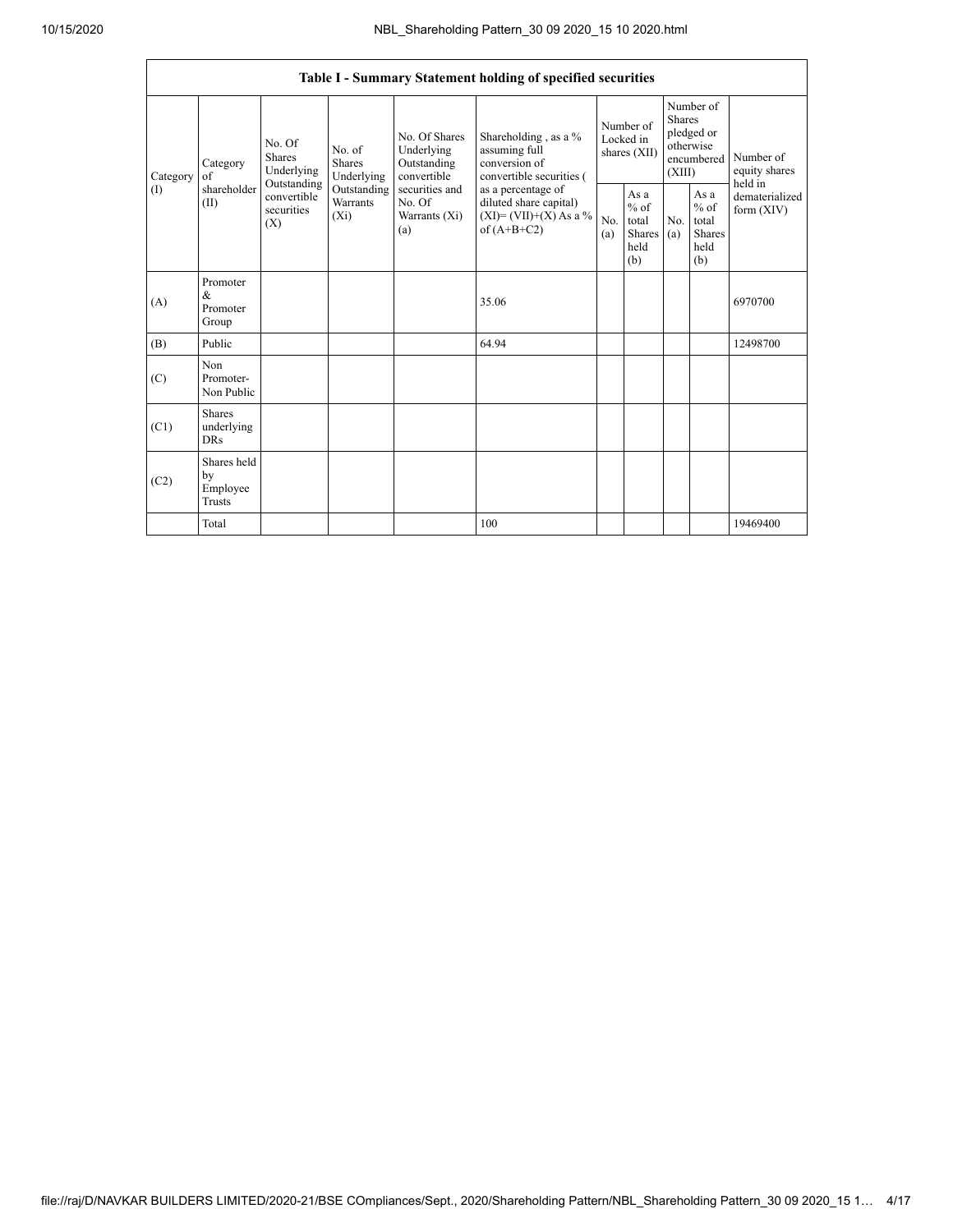|                                                                                                | Table II - Statement showing shareholding pattern of the Promoter and Promoter Group                                |                                  |                                                          |                                 |                                    |                             |                                                      |                           |               |                                      |                                 |
|------------------------------------------------------------------------------------------------|---------------------------------------------------------------------------------------------------------------------|----------------------------------|----------------------------------------------------------|---------------------------------|------------------------------------|-----------------------------|------------------------------------------------------|---------------------------|---------------|--------------------------------------|---------------------------------|
|                                                                                                |                                                                                                                     |                                  |                                                          | No.<br>Of                       | No. Of                             | Total nos.                  | Shareholding<br>as a % of                            | class of securities (IX)  |               | Number of Voting Rights held in each |                                 |
| Sr.                                                                                            | Category $\&$<br>Name of the<br>Shareholders (I)                                                                    | Nos. Of<br>shareholders<br>(III) | No. of<br>fully paid<br>up equity<br>shares<br>held (IV) | Partly<br>paid-<br>up           | shares<br>underlying<br>Depository | shares<br>held<br>$(VII) =$ | total no. of<br>shares<br>(calculated as             | No of Voting (XIV) Rights |               |                                      | Total<br>as a %                 |
|                                                                                                |                                                                                                                     |                                  |                                                          | equity<br>shares<br>held<br>(V) | Receipts<br>(VI)                   | $(IV)+$<br>$(V)$ + $(VI)$   | per SCRR,<br>1957) (VIII)<br>As a % of<br>$(A+B+C2)$ | Class eg:<br>X            | Class<br>eg:y | Total                                | of<br>Total<br>Voting<br>rights |
| A                                                                                              | Table II - Statement showing shareholding pattern of the Promoter and Promoter Group                                |                                  |                                                          |                                 |                                    |                             |                                                      |                           |               |                                      |                                 |
| (1)                                                                                            | Indian                                                                                                              |                                  |                                                          |                                 |                                    |                             |                                                      |                           |               |                                      |                                 |
| (a)                                                                                            | Individuals/Hindu<br>undivided Family                                                                               | $\mathbf{1}$                     | 1161250                                                  |                                 |                                    | 1161250                     | 5.84                                                 | 1161250                   |               | 1161250                              | 5.84                            |
| (d)                                                                                            | Any Other<br>(specify)                                                                                              | $\mathbf{1}$                     | 5809450                                                  |                                 |                                    | 5809450                     | 29.22                                                | 5809450                   |               | 5809450                              | 29.22                           |
| Sub-Total<br>(A)(1)                                                                            |                                                                                                                     | $\overline{c}$                   | 6970700                                                  |                                 |                                    | 6970700                     | 35.06                                                | 6970700                   |               | 6970700                              | 35.06                           |
| (2)                                                                                            | Foreign                                                                                                             |                                  |                                                          |                                 |                                    |                             |                                                      |                           |               |                                      |                                 |
| Total<br>Shareholding<br>of Promoter<br>and<br>Promoter<br>Group $(A)=$<br>$(A)(1)+(A)$<br>(2) |                                                                                                                     | $\overline{\mathbf{c}}$          | 6970700                                                  |                                 |                                    | 6970700                     | 35.06                                                | 6970700                   |               | 6970700                              | 35.06                           |
| B                                                                                              | Table III - Statement showing shareholding pattern of the Public shareholder                                        |                                  |                                                          |                                 |                                    |                             |                                                      |                           |               |                                      |                                 |
| (1)                                                                                            | Institutions                                                                                                        |                                  |                                                          |                                 |                                    |                             |                                                      |                           |               |                                      |                                 |
| (3)                                                                                            | Non-institutions                                                                                                    |                                  |                                                          |                                 |                                    |                             |                                                      |                           |               |                                      |                                 |
| (a(i))                                                                                         | Individuals -<br>i.Individual<br>shareholders<br>holding nominal<br>share capital up<br>to Rs. 2 lakhs.             | 1691                             | 1345759                                                  |                                 |                                    | 1345759                     | 6.77                                                 | 1345759                   |               | 1345759                              | 6.77                            |
| (a(ii))                                                                                        | Individuals - ii.<br>Individual<br>shareholders<br>holding nominal<br>share capital in<br>excess of Rs. 2<br>lakhs. | 46                               | 6052670                                                  |                                 |                                    | 6052670                     | 30.44                                                | 6052670                   |               | 6052670                              | 30.44                           |
| (e)                                                                                            | Any Other<br>(specify)                                                                                              | 64                               | 5514671                                                  |                                 |                                    | 5514671                     | 27.73                                                | 5514671                   |               | 5514671                              | 27.73                           |
| Sub-Total<br>(B)(3)                                                                            |                                                                                                                     | 1801                             | 12913100                                                 |                                 |                                    | 12913100                    | 64.94                                                | 12913100                  |               | 12913100                             | 64.94                           |
| <b>Total Public</b><br>Shareholding<br>$(B)= (B)(1) +$<br>$(B)(2)+(B)$<br>(3)                  |                                                                                                                     | 1801                             | 12913100                                                 |                                 |                                    | 12913100 64.94              |                                                      | 12913100                  |               | 12913100                             | 64.94                           |
| $\mathbf C$                                                                                    | Table IV - Statement showing shareholding pattern of the Non Promoter- Non Public shareholder                       |                                  |                                                          |                                 |                                    |                             |                                                      |                           |               |                                      |                                 |
| Total (<br>$\mathrm{A} \text{+} \mathrm{B} \text{+} \mathrm{C2}$ )                             |                                                                                                                     | 1803                             | 19883800                                                 |                                 |                                    | 19883800                    | 100                                                  | 19883800                  |               | 19883800                             | 100                             |
| Total<br>$(A+B+C)$                                                                             |                                                                                                                     | 1803                             | 19883800                                                 |                                 |                                    | 19883800                    | 100                                                  | 19883800                  |               | 19883800                             | 100                             |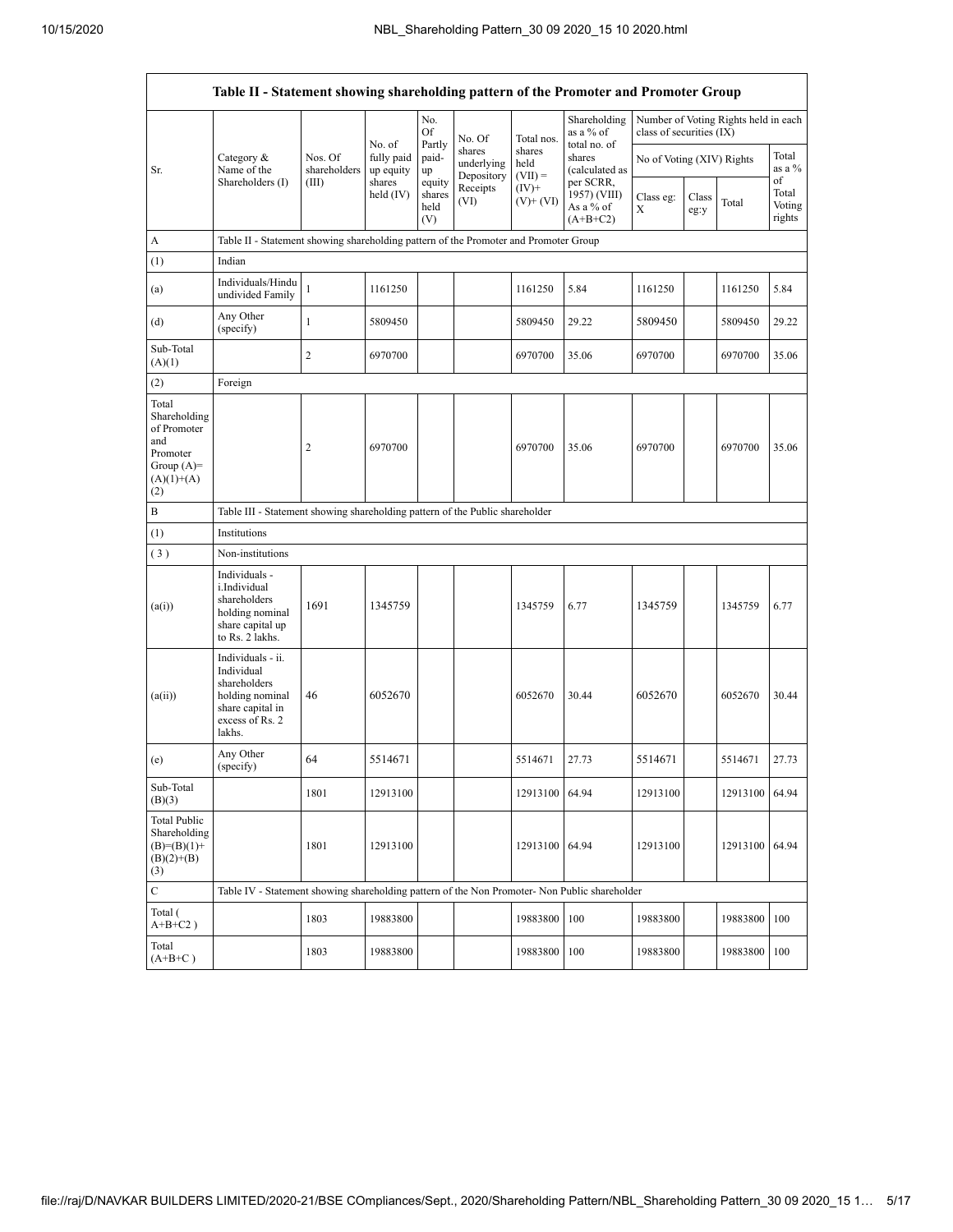Г

٦

|                                                                                         |                                                                                                                                |                         |                                                           | Table II - Statement showing shareholding pattern of the Promoter and Promoter Group          |                                        |                                                         |                                                                        |                                                         |                                       |
|-----------------------------------------------------------------------------------------|--------------------------------------------------------------------------------------------------------------------------------|-------------------------|-----------------------------------------------------------|-----------------------------------------------------------------------------------------------|----------------------------------------|---------------------------------------------------------|------------------------------------------------------------------------|---------------------------------------------------------|---------------------------------------|
| Sr.                                                                                     | No. Of<br>No. of<br><b>Shares</b><br><b>Shares</b><br>Underlying<br>Outstanding<br>convertible<br>securities<br>$(X_i)$<br>(X) | Underlying              | No. Of Shares<br>Underlying<br>Outstanding<br>convertible | Shareholding, as a %<br>assuming full conversion of<br>convertible securities (as a           | Number of<br>Locked in<br>shares (XII) |                                                         | Number of<br>Shares<br>pledged or<br>otherwise<br>encumbered<br>(XIII) |                                                         | Number of<br>equity shares<br>held in |
|                                                                                         |                                                                                                                                | Outstanding<br>Warrants | securities and<br>No. Of Warrants<br>$(Xi)$ (a)           | percentage of diluted share<br>capital) $(XI) = (VII)+(X) As$<br>a % of $(A+B+C2)$            | No.<br>(a)                             | As a<br>$%$ of<br>total<br><b>Shares</b><br>held<br>(b) | No.<br>(a)                                                             | As a<br>$%$ of<br>total<br><b>Shares</b><br>held<br>(b) | dematerialized<br>form (XIV)          |
| A                                                                                       |                                                                                                                                |                         |                                                           | Table II - Statement showing shareholding pattern of the Promoter and Promoter Group          |                                        |                                                         |                                                                        |                                                         |                                       |
| (1)                                                                                     | Indian                                                                                                                         |                         |                                                           |                                                                                               |                                        |                                                         |                                                                        |                                                         |                                       |
| (a)                                                                                     |                                                                                                                                |                         |                                                           | 5.84                                                                                          |                                        |                                                         |                                                                        |                                                         | 1161250                               |
| (d)                                                                                     |                                                                                                                                |                         |                                                           | 29.22                                                                                         |                                        |                                                         |                                                                        |                                                         | 5809450                               |
| Sub-Total (A)<br>(1)                                                                    |                                                                                                                                |                         |                                                           | 35.06                                                                                         |                                        |                                                         |                                                                        |                                                         | 6970700                               |
| (2)                                                                                     | Foreign                                                                                                                        |                         |                                                           |                                                                                               |                                        |                                                         |                                                                        |                                                         |                                       |
| Total<br>Shareholding<br>of Promoter<br>and Promoter<br>Group $(A)=$<br>$(A)(1)+(A)(2)$ |                                                                                                                                |                         |                                                           | 35.06                                                                                         |                                        |                                                         |                                                                        |                                                         | 6970700                               |
| $\boldsymbol{B}$                                                                        |                                                                                                                                |                         |                                                           | Table III - Statement showing shareholding pattern of the Public shareholder                  |                                        |                                                         |                                                                        |                                                         |                                       |
| (1)                                                                                     | Institutions                                                                                                                   |                         |                                                           |                                                                                               |                                        |                                                         |                                                                        |                                                         |                                       |
| (3)                                                                                     | Non-institutions                                                                                                               |                         |                                                           |                                                                                               |                                        |                                                         |                                                                        |                                                         |                                       |
| (a(i))                                                                                  |                                                                                                                                |                         |                                                           | 6.77                                                                                          |                                        |                                                         |                                                                        |                                                         | 1105759                               |
| (a(ii))                                                                                 |                                                                                                                                |                         |                                                           | 30.44                                                                                         |                                        |                                                         |                                                                        |                                                         | 5879270                               |
| (e)                                                                                     |                                                                                                                                |                         |                                                           | 27.73                                                                                         |                                        |                                                         |                                                                        |                                                         | 5513671                               |
| Sub-Total (B)<br>(3)                                                                    |                                                                                                                                |                         |                                                           | 64.94                                                                                         |                                        |                                                         |                                                                        |                                                         | 12498700                              |
| <b>Total Public</b><br>Shareholding<br>$(B)= (B)(1) +$<br>$(B)(2)+(B)(3)$               |                                                                                                                                |                         |                                                           | 64.94                                                                                         |                                        |                                                         |                                                                        |                                                         | 12498700                              |
| $\mathcal{C}$                                                                           |                                                                                                                                |                         |                                                           | Table IV - Statement showing shareholding pattern of the Non Promoter- Non Public shareholder |                                        |                                                         |                                                                        |                                                         |                                       |
| Total (<br>$A+B+C2$ )                                                                   |                                                                                                                                |                         |                                                           | 100                                                                                           |                                        |                                                         |                                                                        |                                                         | 19469400                              |
| Total $(A+B+C)$<br>$\mathcal{E}$                                                        |                                                                                                                                |                         |                                                           | 100                                                                                           |                                        |                                                         |                                                                        |                                                         | 19469400                              |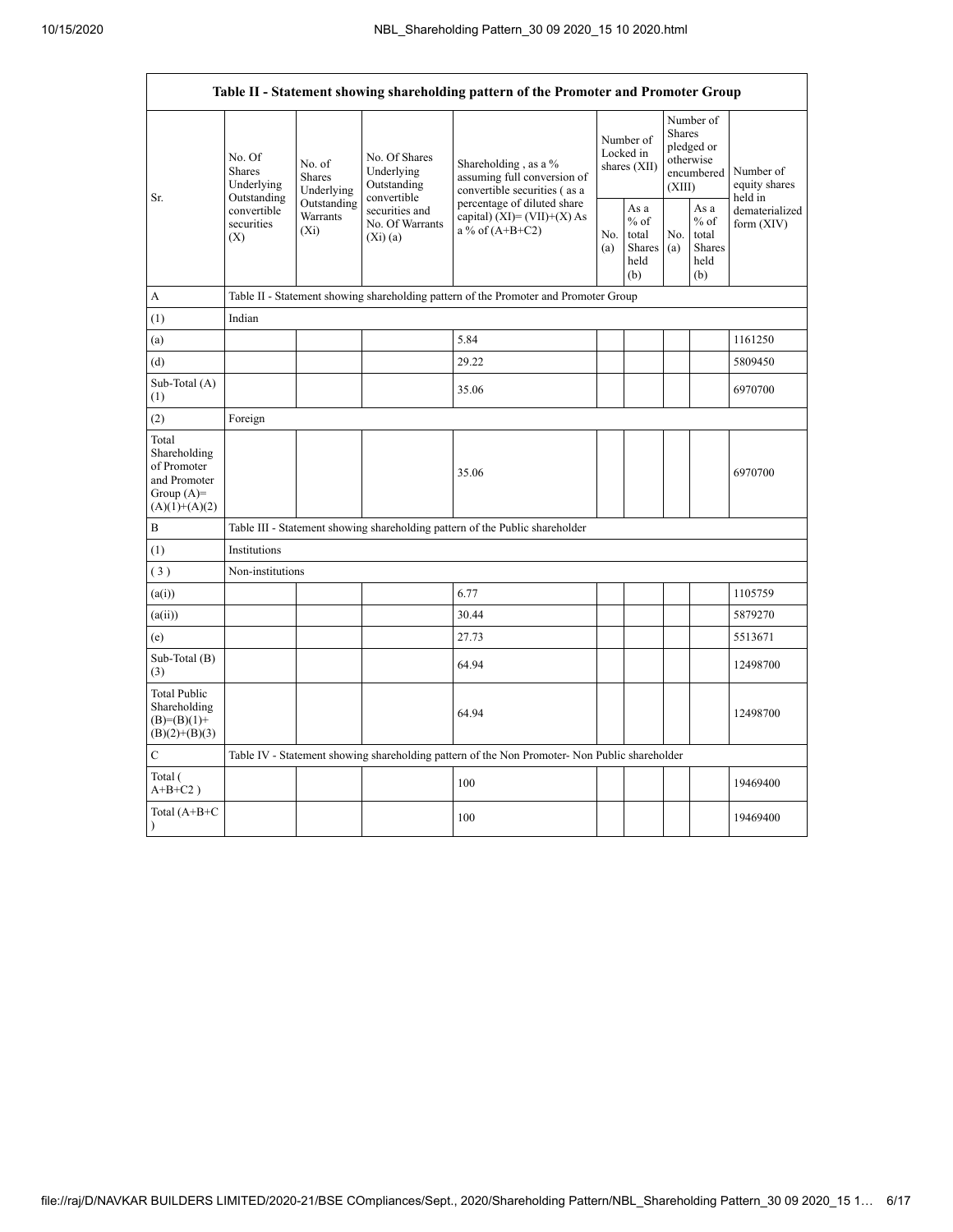$\mathbf{I}$ 

Τ

|                                                                                                                                                                                          | Individuals/Hindu undivided Family                            |                       |  |  |  |  |  |  |  |
|------------------------------------------------------------------------------------------------------------------------------------------------------------------------------------------|---------------------------------------------------------------|-----------------------|--|--|--|--|--|--|--|
| Searial No.                                                                                                                                                                              |                                                               |                       |  |  |  |  |  |  |  |
| Name of the<br>Shareholders (I)                                                                                                                                                          | DAKSHESH RAMESHCHANDRA SHAH                                   | Click here to go back |  |  |  |  |  |  |  |
| PAN (II)                                                                                                                                                                                 | ACEPS7056G                                                    | Total                 |  |  |  |  |  |  |  |
| No. of fully paid<br>up equity shares<br>held (IV)                                                                                                                                       | 1161250                                                       | 1161250               |  |  |  |  |  |  |  |
| No. Of Partly paid-<br>up equity shares<br>held (V)                                                                                                                                      |                                                               |                       |  |  |  |  |  |  |  |
| No. Of shares<br>underlying<br>Depository<br>Receipts (VI)                                                                                                                               |                                                               |                       |  |  |  |  |  |  |  |
| Total nos. shares<br>held $(VII) = (IV) +$<br>$(V)$ + $(VI)$                                                                                                                             | 1161250                                                       | 1161250               |  |  |  |  |  |  |  |
| Shareholding as a<br>% of total no. of<br>shares (calculated<br>as per SCRR,<br>1957) (VIII) As a<br>% of $(A+B+C2)$                                                                     | 5.84                                                          | 5.84                  |  |  |  |  |  |  |  |
|                                                                                                                                                                                          | Number of Voting Rights held in each class of securities (IX) |                       |  |  |  |  |  |  |  |
| Class eg: $X$                                                                                                                                                                            | 1161250                                                       | 1161250               |  |  |  |  |  |  |  |
| Class eg:y                                                                                                                                                                               |                                                               |                       |  |  |  |  |  |  |  |
| Total                                                                                                                                                                                    | 1161250                                                       | 1161250               |  |  |  |  |  |  |  |
| Total as a % of<br>Total Voting rights                                                                                                                                                   | 5.84                                                          | 5.84                  |  |  |  |  |  |  |  |
| No. Of Shares<br>Underlying<br>Outstanding<br>convertible<br>securities $(X)$                                                                                                            |                                                               |                       |  |  |  |  |  |  |  |
| No. of Shares<br>Underlying<br>Outstanding<br>Warrants (Xi)                                                                                                                              |                                                               |                       |  |  |  |  |  |  |  |
| No. Of Shares<br>Underlying<br>Outstanding<br>convertible<br>securities and No.<br>Of Warrants (Xi)<br>(a)                                                                               |                                                               |                       |  |  |  |  |  |  |  |
| Shareholding, as a<br>% assuming full<br>conversion of<br>convertible<br>securities (as a<br>percentage of<br>diluted share<br>capital) (XI)=<br>$(VII)+(Xi)(a)$ As a<br>% of $(A+B+C2)$ | 5.84                                                          | 5.84                  |  |  |  |  |  |  |  |
| Number of Locked in shares (XII)                                                                                                                                                         |                                                               |                       |  |  |  |  |  |  |  |
| No. (a)                                                                                                                                                                                  |                                                               |                       |  |  |  |  |  |  |  |
| As a % of total<br>Shares held (b)                                                                                                                                                       |                                                               |                       |  |  |  |  |  |  |  |
|                                                                                                                                                                                          | Number of Shares pledged or otherwise encumbered (XIII)       |                       |  |  |  |  |  |  |  |
| No. (a)                                                                                                                                                                                  |                                                               |                       |  |  |  |  |  |  |  |
| As a % of total<br>Shares held (b)                                                                                                                                                       |                                                               |                       |  |  |  |  |  |  |  |
| Number of equity<br>shares held in<br>dematerialized<br>form (XIV)                                                                                                                       | 1161250                                                       | 1161250               |  |  |  |  |  |  |  |
| Reason for not providing PAN                                                                                                                                                             |                                                               |                       |  |  |  |  |  |  |  |

┰

┪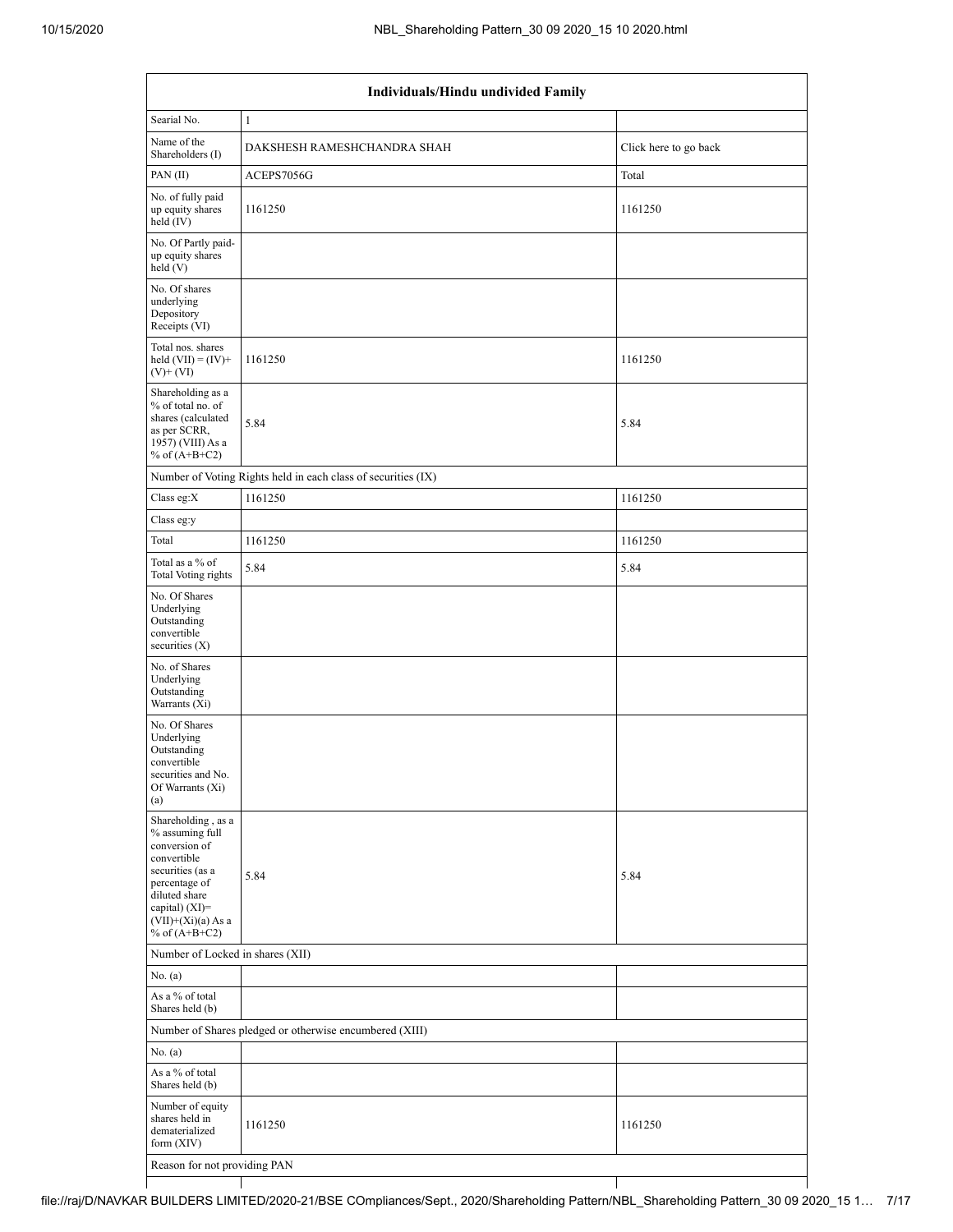| Reason for not<br>providing PAN |          |  |
|---------------------------------|----------|--|
| Shareholder type                | Promoter |  |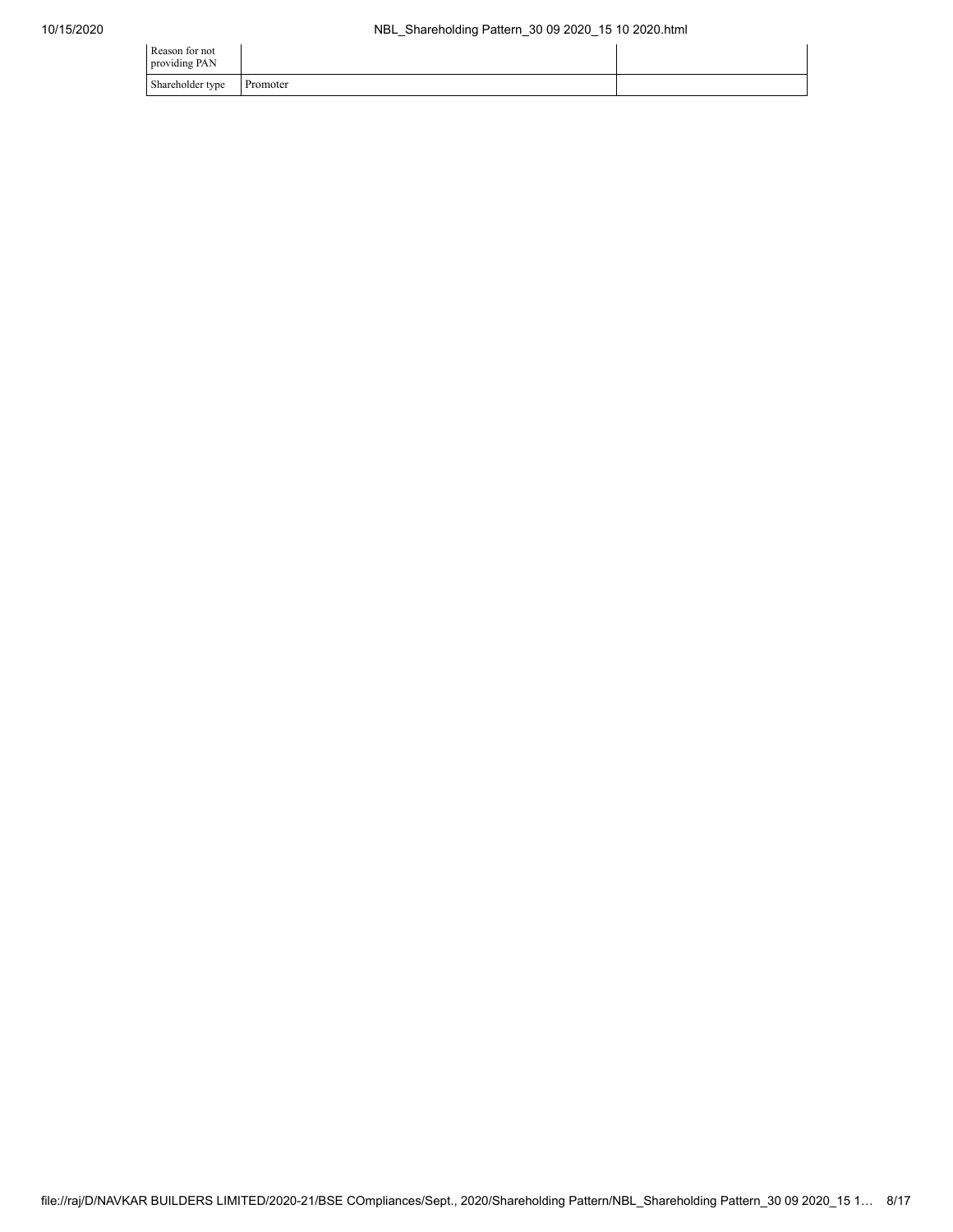|                                                                                                                                                                                        | Any Other (specify)                                           |                       |  |  |  |  |  |  |
|----------------------------------------------------------------------------------------------------------------------------------------------------------------------------------------|---------------------------------------------------------------|-----------------------|--|--|--|--|--|--|
| Searial No.                                                                                                                                                                            | $\mathbf{1}$                                                  |                       |  |  |  |  |  |  |
| Category                                                                                                                                                                               | <b>Bodies Corporate</b>                                       | Click here to go back |  |  |  |  |  |  |
| Name of the<br>Shareholders (I)                                                                                                                                                        | NAVKAR FISCAL SERVICES PVT LTD                                |                       |  |  |  |  |  |  |
| PAN (II)                                                                                                                                                                               | AAACN7212Q                                                    | Total                 |  |  |  |  |  |  |
| No. of the<br>Shareholders (I)                                                                                                                                                         | 1                                                             | $\mathbf{1}$          |  |  |  |  |  |  |
| No. of fully paid<br>up equity shares<br>held (IV)                                                                                                                                     | 5809450                                                       | 5809450               |  |  |  |  |  |  |
| No. Of Partly paid-<br>up equity shares<br>held (V)                                                                                                                                    |                                                               |                       |  |  |  |  |  |  |
| No. Of shares<br>underlying<br>Depository<br>Receipts (VI)                                                                                                                             |                                                               |                       |  |  |  |  |  |  |
| Total nos. shares<br>held $(VII) = (IV) +$<br>$(V)$ + $(VI)$                                                                                                                           | 5809450                                                       | 5809450               |  |  |  |  |  |  |
| Shareholding as a<br>% of total no. of<br>shares (calculated<br>as per SCRR,<br>1957) (VIII) As a<br>% of $(A+B+C2)$                                                                   | 29.22                                                         | 29.22                 |  |  |  |  |  |  |
|                                                                                                                                                                                        | Number of Voting Rights held in each class of securities (IX) |                       |  |  |  |  |  |  |
| Class eg: X                                                                                                                                                                            | 5809450                                                       | 5809450               |  |  |  |  |  |  |
| Class eg:y                                                                                                                                                                             |                                                               |                       |  |  |  |  |  |  |
| Total                                                                                                                                                                                  | 5809450                                                       | 5809450               |  |  |  |  |  |  |
| Total as a % of<br>Total Voting rights                                                                                                                                                 | 29.22                                                         | 29.22                 |  |  |  |  |  |  |
| No. Of Shares<br>Underlying<br>Outstanding<br>convertible<br>securities (X)                                                                                                            |                                                               |                       |  |  |  |  |  |  |
| No. of Shares<br>Underlying<br>Outstanding<br>Warrants (Xi)                                                                                                                            |                                                               |                       |  |  |  |  |  |  |
| No. Of Shares<br>Underlying<br>Outstanding<br>convertible<br>securities and No.<br>Of Warrants (Xi)<br>(a)                                                                             |                                                               |                       |  |  |  |  |  |  |
| Shareholding, as a<br>% assuming full<br>conversion of<br>convertible<br>securities (as a<br>percentage of<br>diluted share<br>capital) $(XI)=$<br>$(VII)+(X)$ As a %<br>of $(A+B+C2)$ | 29.22                                                         | 29.22                 |  |  |  |  |  |  |
| Number of Locked in shares (XII)                                                                                                                                                       |                                                               |                       |  |  |  |  |  |  |
| No. (a)                                                                                                                                                                                |                                                               |                       |  |  |  |  |  |  |
| As a % of total<br>Shares held (b)                                                                                                                                                     |                                                               |                       |  |  |  |  |  |  |
|                                                                                                                                                                                        | Number of Shares pledged or otherwise encumbered (XIII)       |                       |  |  |  |  |  |  |
| No. $(a)$                                                                                                                                                                              |                                                               |                       |  |  |  |  |  |  |
| As a % of total<br>Shares held (b)                                                                                                                                                     |                                                               |                       |  |  |  |  |  |  |
| Number of equity                                                                                                                                                                       | 5809450                                                       | 5809450               |  |  |  |  |  |  |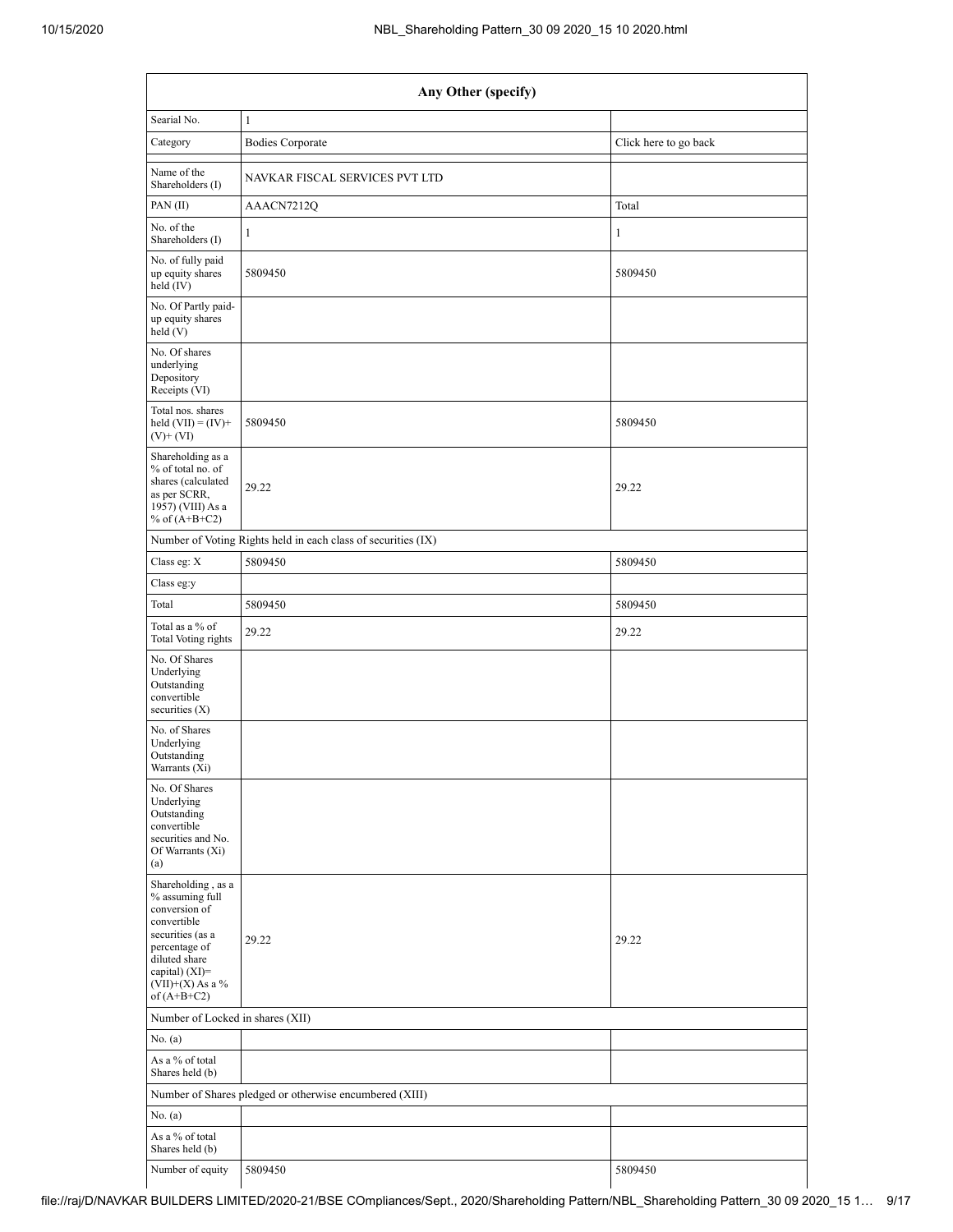## 10/15/2020 NBL\_Shareholding Pattern\_30 09 2020\_15 10 2020.html

| shares held in<br>dematerialized<br>form $(XIV)$ |          |  |
|--------------------------------------------------|----------|--|
| Reason for not providing PAN                     |          |  |
| Reason for not<br>providing PAN                  |          |  |
| Shareholder type                                 | Promoter |  |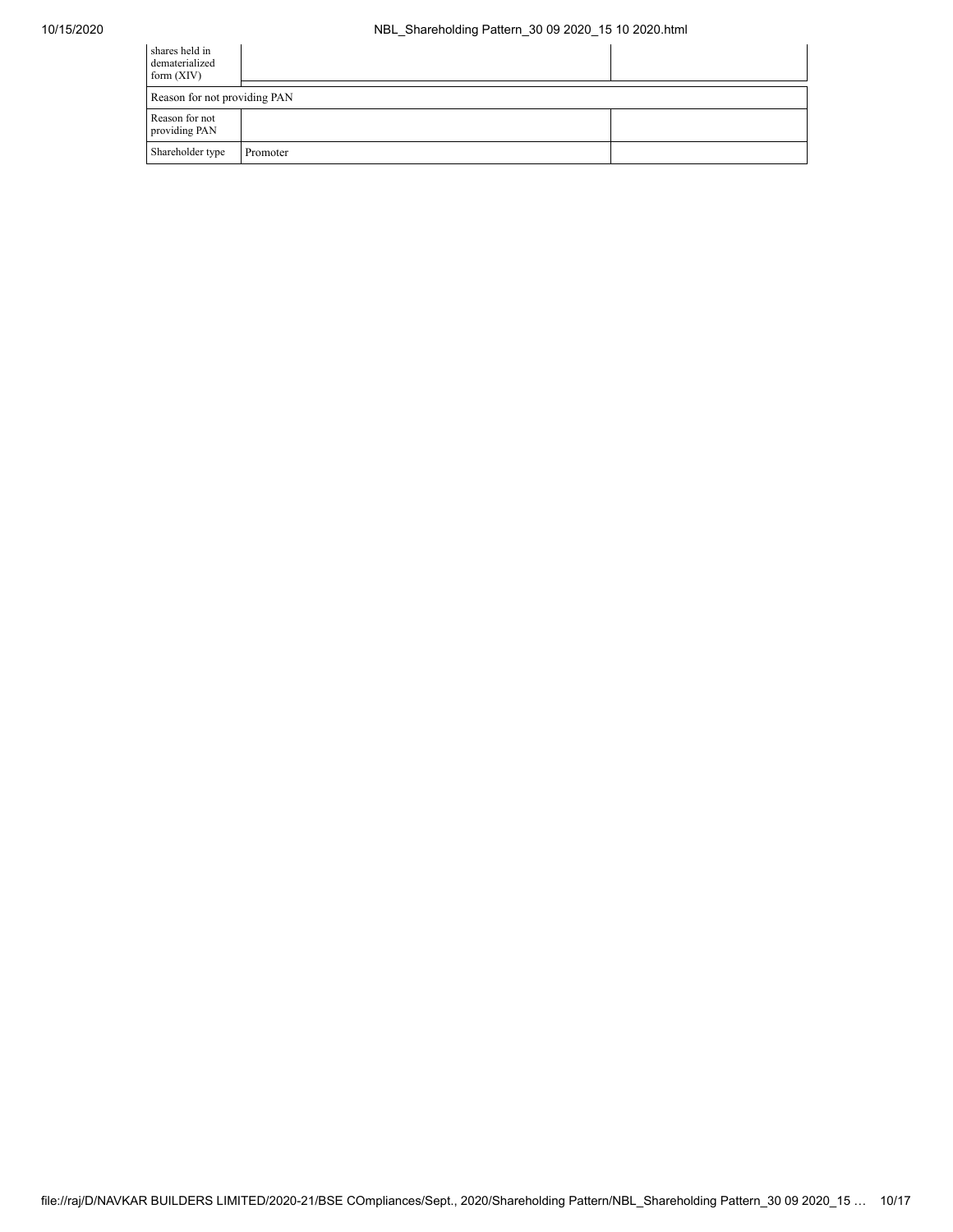$\overline{1}$ 

|                                                                                                                                                                                      |                            |                                           |                                                  |                                                    | Individuals - ii. Individual shareholders holding nominal share capital in excess of Rs. 2 lakhs. |                                                   |                                                          |  |  |  |  |  |  |  |
|--------------------------------------------------------------------------------------------------------------------------------------------------------------------------------------|----------------------------|-------------------------------------------|--------------------------------------------------|----------------------------------------------------|---------------------------------------------------------------------------------------------------|---------------------------------------------------|----------------------------------------------------------|--|--|--|--|--|--|--|
| Searial No.                                                                                                                                                                          | $\mathbf{1}$               | $\overline{2}$                            | $\overline{3}$                                   | $\overline{4}$                                     | 5                                                                                                 | 6                                                 | $\tau$                                                   |  |  |  |  |  |  |  |
| Name of the<br>Shareholders (I)                                                                                                                                                      | <b>KETAN J.</b><br>RUKHANA | <b>AYAN</b><br>SHIRISHBHAI<br><b>SHAH</b> | <b>SHIVANI</b><br><b>KETAN</b><br><b>RUKHANA</b> | <b>YOGESH</b><br><b>BIHARILAL</b><br><b>PARIKH</b> | <b>VINI</b><br><b>HARSH</b><br><b>RUKHANA</b>                                                     | <b>SHRIPAL</b><br><b>DALICHAND</b><br><b>SHAH</b> | <b>ASHOKKUMAR</b><br><b>HAKAMCHAND</b><br><b>MIGLANI</b> |  |  |  |  |  |  |  |
| PAN (II)                                                                                                                                                                             | AAAPR7140N                 | ADAPS6911P                                | AGZPR9429D                                       | AQPPP7044L                                         | AJBPR8474R                                                                                        | AGGPS7983L                                        | ABSPM6773F                                               |  |  |  |  |  |  |  |
| No. of fully paid<br>up equity shares<br>held (IV)                                                                                                                                   | 401359                     | 250994                                    | 393000                                           | 925000                                             | 384000                                                                                            | 200000                                            | 325000                                                   |  |  |  |  |  |  |  |
| No. Of Partly paid-<br>up equity shares<br>held (V)                                                                                                                                  |                            |                                           |                                                  |                                                    |                                                                                                   |                                                   |                                                          |  |  |  |  |  |  |  |
| No. Of shares<br>underlying<br>Depository<br>Receipts (VI)                                                                                                                           |                            |                                           |                                                  |                                                    |                                                                                                   |                                                   |                                                          |  |  |  |  |  |  |  |
| Total nos. shares<br>held $(VII) = (IV) +$<br>$(V)$ + $(VI)$                                                                                                                         | 401359                     | 250994                                    | 393000                                           | 925000                                             | 384000                                                                                            | 200000                                            | 325000                                                   |  |  |  |  |  |  |  |
| Shareholding as a<br>% of total no. of<br>shares (calculated<br>as per SCRR,<br>1957) (VIII) As a<br>% of $(A+B+C2)$                                                                 | 2.02                       | 1.26                                      | 1.98                                             | 4.65                                               | 1.93                                                                                              | 1.01                                              | 1.63                                                     |  |  |  |  |  |  |  |
| Number of Voting Rights held in each class of securities (IX)                                                                                                                        |                            |                                           |                                                  |                                                    |                                                                                                   |                                                   |                                                          |  |  |  |  |  |  |  |
| Class eg: X                                                                                                                                                                          | 401359                     | 250994                                    | 393000                                           | 925000                                             | 384000                                                                                            | 200000                                            | 325000                                                   |  |  |  |  |  |  |  |
| Class eg:y                                                                                                                                                                           |                            |                                           |                                                  |                                                    |                                                                                                   |                                                   |                                                          |  |  |  |  |  |  |  |
| Total                                                                                                                                                                                | 401359                     | 250994                                    | 393000                                           | 925000                                             | 384000                                                                                            | 200000                                            | 325000                                                   |  |  |  |  |  |  |  |
| Total as a % of<br><b>Total Voting rights</b>                                                                                                                                        | 2.02                       | 1.26                                      | 1.98                                             | 4.65                                               | 1.93                                                                                              | 1.01                                              | 1.63                                                     |  |  |  |  |  |  |  |
| No. Of Shares<br>Underlying<br>Outstanding<br>convertible<br>securities $(X)$                                                                                                        |                            |                                           |                                                  |                                                    |                                                                                                   |                                                   |                                                          |  |  |  |  |  |  |  |
| No. of Shares<br>Underlying<br>Outstanding<br>Warrants (Xi)                                                                                                                          |                            |                                           |                                                  |                                                    |                                                                                                   |                                                   |                                                          |  |  |  |  |  |  |  |
| No. Of Shares<br>Underlying<br>Outstanding<br>convertible<br>securities and No.<br>Of Warrants (Xi)<br>(a)                                                                           |                            |                                           |                                                  |                                                    |                                                                                                   |                                                   |                                                          |  |  |  |  |  |  |  |
| Shareholding, as a<br>% assuming full<br>conversion of<br>convertible<br>securities (as a<br>percentage of<br>diluted share<br>capital) (XI)=<br>$(VII)+(X)$ As a %<br>of $(A+B+C2)$ | 2.02                       | 1.26                                      | 1.98                                             | 4.65                                               | 1.93                                                                                              | 1.01                                              | 1.63                                                     |  |  |  |  |  |  |  |
| Number of Locked in shares (XII)                                                                                                                                                     |                            |                                           |                                                  |                                                    |                                                                                                   |                                                   |                                                          |  |  |  |  |  |  |  |
| No. (a)                                                                                                                                                                              |                            |                                           |                                                  |                                                    |                                                                                                   |                                                   |                                                          |  |  |  |  |  |  |  |
| As a % of total<br>Shares held (b)                                                                                                                                                   |                            |                                           |                                                  |                                                    |                                                                                                   |                                                   |                                                          |  |  |  |  |  |  |  |
| Number of equity<br>shares held in<br>dematerialized<br>form (XIV)                                                                                                                   | 401359                     | 250994                                    | 393000                                           | 925000                                             | 384000                                                                                            | 200000                                            | 325000                                                   |  |  |  |  |  |  |  |
| Reason for not providing PAN                                                                                                                                                         |                            |                                           |                                                  |                                                    |                                                                                                   |                                                   |                                                          |  |  |  |  |  |  |  |
| Reason for not<br>providing PAN                                                                                                                                                      |                            |                                           |                                                  |                                                    |                                                                                                   |                                                   |                                                          |  |  |  |  |  |  |  |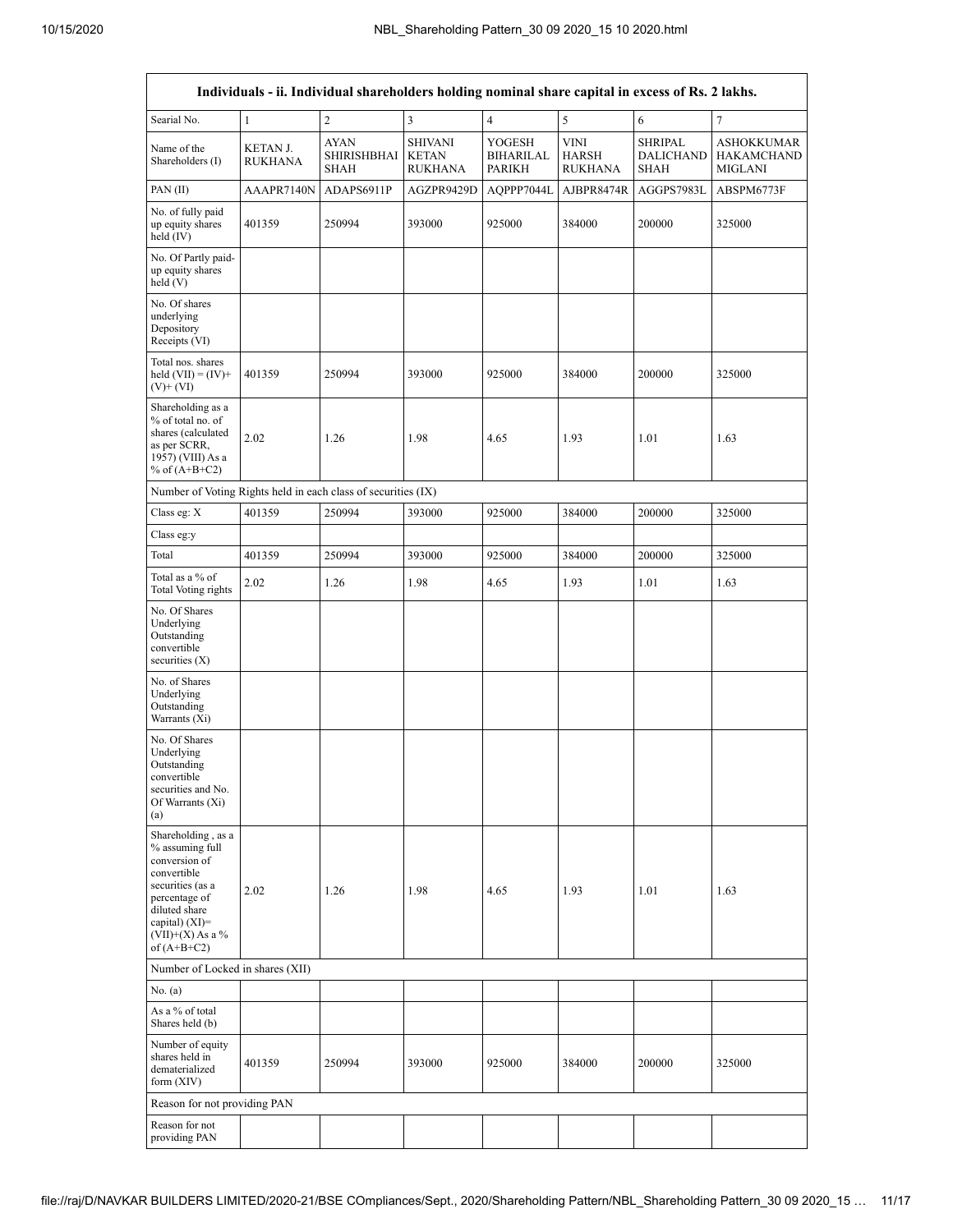| Searial No.                                                                                                                                                                          | 8                                                             | 9                                    | 10                                    |                          |
|--------------------------------------------------------------------------------------------------------------------------------------------------------------------------------------|---------------------------------------------------------------|--------------------------------------|---------------------------------------|--------------------------|
| Name of the<br>Shareholders (I)                                                                                                                                                      | HARSHA K.<br><b>RUKHANA</b>                                   | <b>HARSH KETAN</b><br><b>RUKHANA</b> | RENUBALA ASHOKKUMAR<br><b>MIGLANI</b> | Click here to go<br>back |
| PAN $(II)$                                                                                                                                                                           | AAAPR8925M                                                    | AADPR5894C                           | ABOPM4380J                            | Total                    |
| No. of fully paid<br>up equity shares<br>held (IV)                                                                                                                                   | 390000                                                        | 384000                               | 325000                                | 3978353                  |
| No. Of Partly paid-<br>up equity shares<br>held (V)                                                                                                                                  |                                                               |                                      |                                       |                          |
| No. Of shares<br>underlying<br>Depository<br>Receipts (VI)                                                                                                                           |                                                               |                                      |                                       |                          |
| Total nos. shares<br>held $(VII) = (IV) +$<br>$(V)$ + $(VI)$                                                                                                                         | 390000                                                        | 384000                               | 325000                                | 3978353                  |
| Shareholding as a<br>% of total no. of<br>shares (calculated<br>as per SCRR,<br>1957) (VIII) As a<br>% of $(A+B+C2)$                                                                 | 1.96                                                          | 1.93                                 | 1.63                                  | 20.01                    |
|                                                                                                                                                                                      | Number of Voting Rights held in each class of securities (IX) |                                      |                                       |                          |
| Class eg: X                                                                                                                                                                          | 390000                                                        | 384000                               | 325000                                | 3978353                  |
| Class eg:y                                                                                                                                                                           |                                                               |                                      |                                       |                          |
| Total                                                                                                                                                                                | 390000                                                        | 384000                               | 325000                                | 3978353                  |
| Total as a % of<br><b>Total Voting rights</b>                                                                                                                                        | 1.96                                                          | 1.93                                 | 1.63                                  | 20.01                    |
| No. Of Shares<br>Underlying<br>Outstanding<br>convertible<br>securities $(X)$                                                                                                        |                                                               |                                      |                                       |                          |
| No. of Shares<br>Underlying<br>Outstanding<br>Warrants (Xi)                                                                                                                          |                                                               |                                      |                                       |                          |
| No. Of Shares<br>Underlying<br>Outstanding<br>convertible<br>securities and No.<br>Of Warrants (Xi)<br>(a)                                                                           |                                                               |                                      |                                       |                          |
| Shareholding, as a<br>% assuming full<br>conversion of<br>convertible<br>securities (as a<br>percentage of<br>diluted share<br>capital) (XI)=<br>$(VII)+(X)$ As a %<br>of $(A+B+C2)$ | 1.96                                                          | 1.93                                 | 1.63                                  | 20.01                    |
| Number of Locked in shares (XII)                                                                                                                                                     |                                                               |                                      |                                       |                          |
| No. (a)                                                                                                                                                                              |                                                               |                                      |                                       |                          |
| As a % of total<br>Shares held (b)                                                                                                                                                   |                                                               |                                      |                                       |                          |
| Number of equity<br>shares held in<br>dematerialized<br>form $(XIV)$                                                                                                                 | 390000                                                        | 384000                               | 325000                                | 3978353                  |
| Reason for not providing PAN                                                                                                                                                         |                                                               |                                      |                                       |                          |
| Reason for not                                                                                                                                                                       |                                                               |                                      |                                       |                          |
| providing PAN                                                                                                                                                                        |                                                               |                                      |                                       |                          |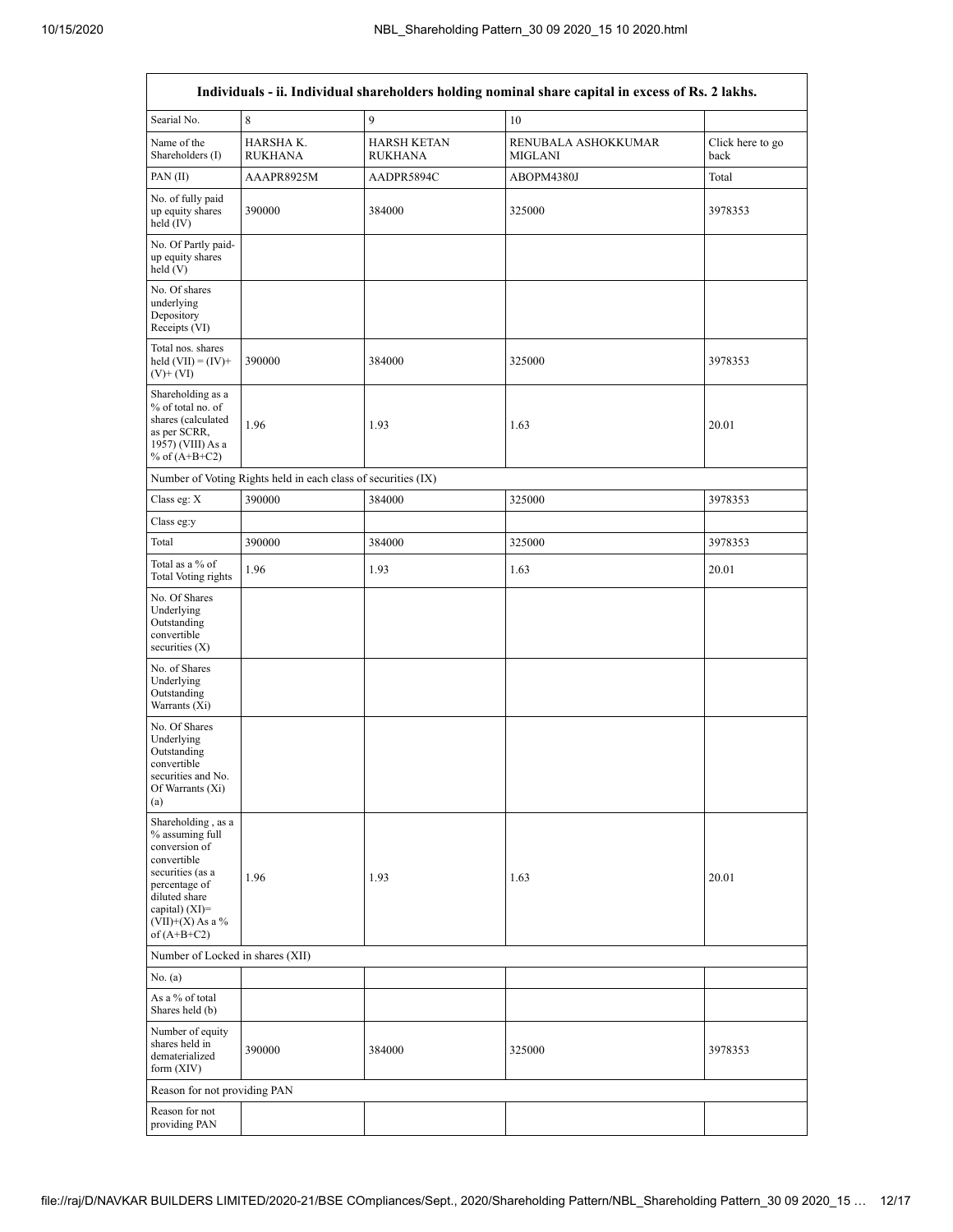| Any Other (specify)                                                                                                                                                                    |                                                               |                                                                  |                              |                            |            |                                              |  |  |  |  |
|----------------------------------------------------------------------------------------------------------------------------------------------------------------------------------------|---------------------------------------------------------------|------------------------------------------------------------------|------------------------------|----------------------------|------------|----------------------------------------------|--|--|--|--|
| Searial No.                                                                                                                                                                            | $\mathbf{1}$                                                  | $\overline{c}$                                                   | $\overline{4}$               | 5<br>6                     |            |                                              |  |  |  |  |
| Category                                                                                                                                                                               | <b>Bodies Corporate</b>                                       | <b>Bodies Corporate</b>                                          | Non-Resident<br>Indian (NRI) | <b>Bodies</b><br>Corporate | <b>HUF</b> | Non-Resident<br>Indian (NRI)                 |  |  |  |  |
| Category / More<br>than 1 percentage                                                                                                                                                   | More than 1 percentage<br>of shareholding                     | More than 1 percentage of<br>shareholding                        | Category                     | Category                   | Category   | More than 1<br>percentage of<br>shareholding |  |  |  |  |
| Name of the<br>Shareholders (I)                                                                                                                                                        | <b>EFFICENT TIE-UP</b><br>PRIVATE LIMITED                     | <b>SHITALNATH</b><br><b>CONSULTANT PRIVATE</b><br><b>LIMITED</b> |                              |                            |            | <b>RENUKA</b><br>YOGESH<br><b>PARIKH</b>     |  |  |  |  |
| PAN (II)                                                                                                                                                                               | AACCE8022D                                                    | AAUCS2248D                                                       |                              |                            |            | AOOPP6642R                                   |  |  |  |  |
| No. of the<br>Shareholders (I)                                                                                                                                                         | $\mathbf{1}$                                                  | $\mathbf{1}$                                                     | 6                            | 27                         |            | $\mathbf{1}$                                 |  |  |  |  |
| No. of fully paid<br>up equity shares<br>held $(IV)$                                                                                                                                   | 3925000                                                       | 438300                                                           | 853197                       | 4588130                    | 73344      | 852400                                       |  |  |  |  |
| No. Of Partly paid-<br>up equity shares<br>held (V)                                                                                                                                    |                                                               |                                                                  |                              |                            |            |                                              |  |  |  |  |
| No. Of shares<br>underlying<br>Depository<br>Receipts (VI)                                                                                                                             |                                                               |                                                                  |                              |                            |            |                                              |  |  |  |  |
| Total nos. shares<br>held $(VII) = (IV) +$<br>$(V)$ + $(VI)$                                                                                                                           | 3925000                                                       | 438300                                                           | 853197                       | 4588130                    | 73344      | 852400                                       |  |  |  |  |
| Shareholding as a<br>% of total no. of<br>shares (calculated<br>as per SCRR,<br>1957) (VIII) As a<br>% of $(A+B+C2)$                                                                   | 19.74                                                         | 23.07<br>2.2<br>4.29                                             |                              |                            | 0.37       | 4.29                                         |  |  |  |  |
|                                                                                                                                                                                        | Number of Voting Rights held in each class of securities (IX) |                                                                  |                              |                            |            |                                              |  |  |  |  |
| Class eg: X                                                                                                                                                                            | 3925000                                                       | 438300                                                           | 4588130<br>853197            |                            | 73344      | 852400                                       |  |  |  |  |
| Class eg:y                                                                                                                                                                             |                                                               |                                                                  |                              |                            |            |                                              |  |  |  |  |
| Total                                                                                                                                                                                  | 3925000                                                       | 438300                                                           | 853197<br>4588130            |                            | 73344      | 852400                                       |  |  |  |  |
| Total as a % of<br><b>Total Voting rights</b>                                                                                                                                          | 19.74                                                         | 2.2<br>4.29                                                      |                              | 23.07                      | 0.37       | 4.29                                         |  |  |  |  |
| No. Of Shares<br>Underlying<br>Outstanding<br>convertible<br>securities $(X)$                                                                                                          |                                                               |                                                                  |                              |                            |            |                                              |  |  |  |  |
| No. of Shares<br>Underlying<br>Outstanding<br>Warrants (Xi)                                                                                                                            |                                                               |                                                                  |                              |                            |            |                                              |  |  |  |  |
| No. Of Shares<br>Underlying<br>Outstanding<br>convertible<br>securities and No.<br>Of Warrants (Xi)<br>(a)                                                                             |                                                               |                                                                  |                              |                            |            |                                              |  |  |  |  |
| Shareholding, as a<br>% assuming full<br>conversion of<br>convertible<br>securities (as a<br>percentage of<br>diluted share<br>capital) $(XI)=$<br>$(VII)+(X)$ As a %<br>of $(A+B+C2)$ | 19.74                                                         | 2.2                                                              | 4.29                         | 23.07                      | 0.37       | 4.29                                         |  |  |  |  |
| Number of Locked in shares (XII)                                                                                                                                                       |                                                               |                                                                  |                              |                            |            |                                              |  |  |  |  |
| No. (a)                                                                                                                                                                                |                                                               |                                                                  |                              |                            |            |                                              |  |  |  |  |
| As a % of total<br>Shares held (b)                                                                                                                                                     |                                                               |                                                                  |                              |                            |            |                                              |  |  |  |  |
| Number of equity<br>shares held in                                                                                                                                                     | 3925000                                                       | 438300                                                           | 853197                       | 4587130<br>73344           |            | 852400                                       |  |  |  |  |

 $\mathbf{I}$  $\mathbf{L}$ file://raj/D/NAVKAR BUILDERS LIMITED/2020-21/BSE COmpliances/Sept., 2020/Shareholding Pattern/NBL\_Shareholding Pattern\_30 09 2020\_15 … 13/17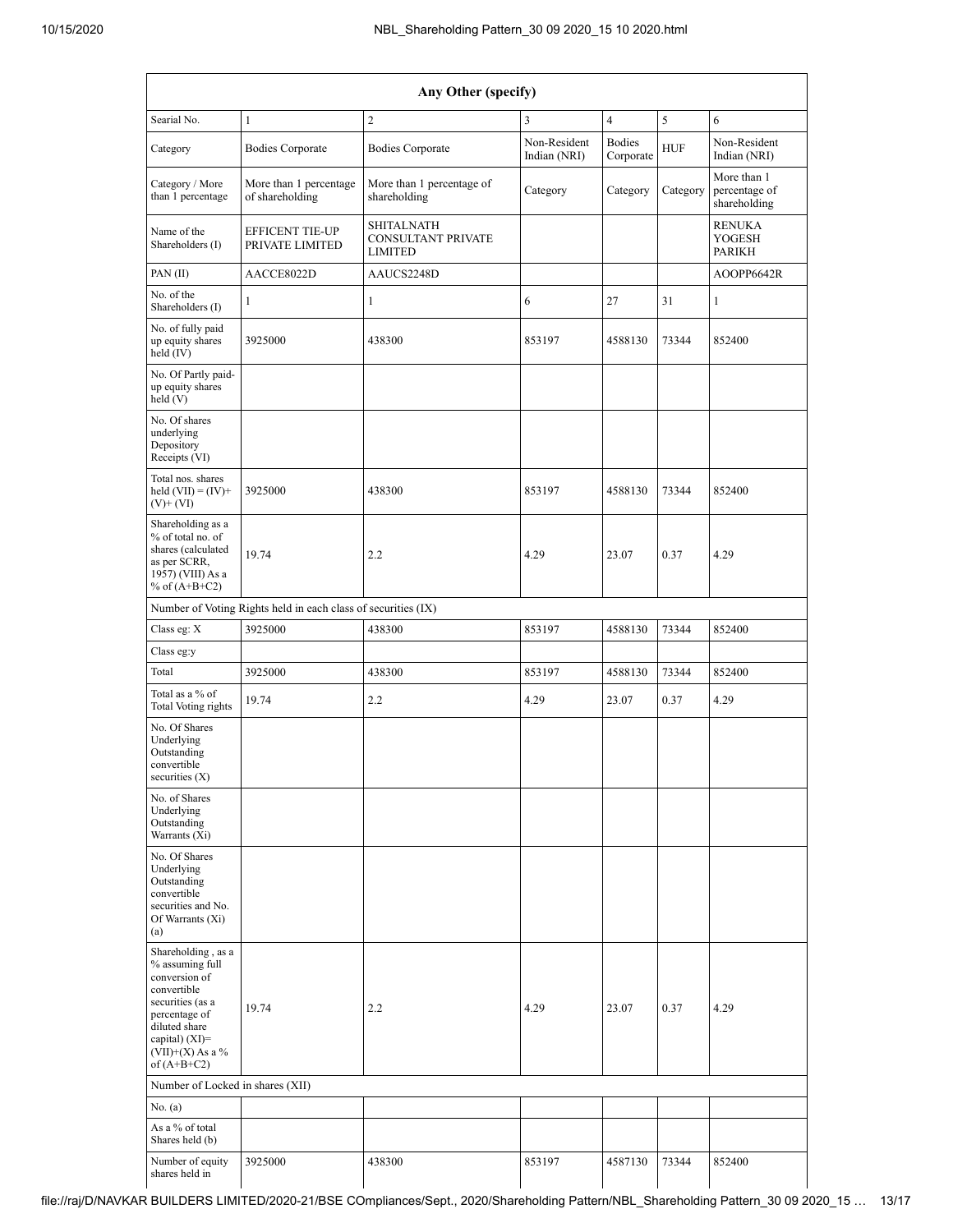## 10/15/2020 NBL\_Shareholding Pattern\_30 09 2020\_15 10 2020.html

| dematerialized<br>form $(XIV)$  |  |  |  |  |  |  |  |  |  |
|---------------------------------|--|--|--|--|--|--|--|--|--|
| Reason for not providing PAN    |  |  |  |  |  |  |  |  |  |
| Reason for not<br>providing PAN |  |  |  |  |  |  |  |  |  |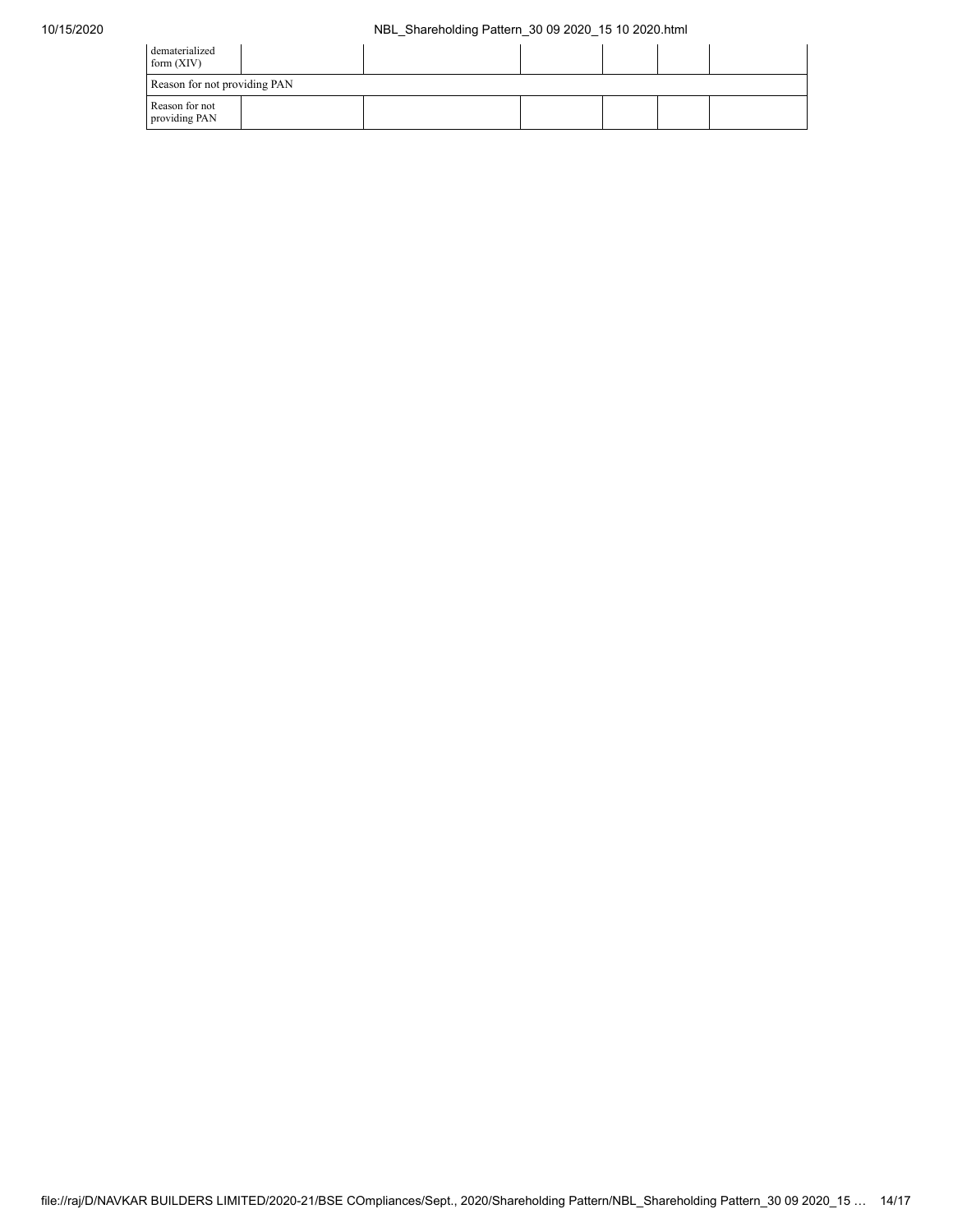| Any Other (specify)                                                                                                                                                                  |                                                               |  |  |  |  |  |  |  |  |
|--------------------------------------------------------------------------------------------------------------------------------------------------------------------------------------|---------------------------------------------------------------|--|--|--|--|--|--|--|--|
| Searial No.                                                                                                                                                                          |                                                               |  |  |  |  |  |  |  |  |
| Category                                                                                                                                                                             |                                                               |  |  |  |  |  |  |  |  |
| Category / More<br>than 1 percentage                                                                                                                                                 |                                                               |  |  |  |  |  |  |  |  |
| Name of the<br>Shareholders (I)                                                                                                                                                      | Click here to go back                                         |  |  |  |  |  |  |  |  |
| PAN (II)                                                                                                                                                                             | Total                                                         |  |  |  |  |  |  |  |  |
| No. of the<br>Shareholders (I)                                                                                                                                                       | 64                                                            |  |  |  |  |  |  |  |  |
| No. of fully paid<br>up equity shares<br>held (IV)                                                                                                                                   | 5514671                                                       |  |  |  |  |  |  |  |  |
| No. Of Partly paid-<br>up equity shares<br>held(V)                                                                                                                                   |                                                               |  |  |  |  |  |  |  |  |
| No. Of shares<br>underlying<br>Depository<br>Receipts (VI)                                                                                                                           |                                                               |  |  |  |  |  |  |  |  |
| Total nos. shares<br>held $(VII) = (IV) +$<br>$(V)$ + $(VI)$                                                                                                                         | 5514671                                                       |  |  |  |  |  |  |  |  |
| Shareholding as a<br>% of total no. of<br>shares (calculated<br>as per SCRR,<br>1957) (VIII) As a<br>% of $(A+B+C2)$                                                                 | 27.73                                                         |  |  |  |  |  |  |  |  |
|                                                                                                                                                                                      | Number of Voting Rights held in each class of securities (IX) |  |  |  |  |  |  |  |  |
| Class eg: X                                                                                                                                                                          | 5514671                                                       |  |  |  |  |  |  |  |  |
| Class eg:y                                                                                                                                                                           |                                                               |  |  |  |  |  |  |  |  |
| Total                                                                                                                                                                                | 5514671                                                       |  |  |  |  |  |  |  |  |
| Total as a % of<br><b>Total Voting rights</b>                                                                                                                                        | 27.73                                                         |  |  |  |  |  |  |  |  |
| No. Of Shares<br>Underlying<br>Outstanding<br>convertible<br>securities $(X)$                                                                                                        |                                                               |  |  |  |  |  |  |  |  |
| No. of Shares<br>Underlying<br>Outstanding<br>Warrants (Xi)                                                                                                                          |                                                               |  |  |  |  |  |  |  |  |
| No. Of Shares<br>Underlying<br>Outstanding<br>convertible<br>securities and No.<br>Of Warrants (Xi)<br>(a)                                                                           |                                                               |  |  |  |  |  |  |  |  |
| Shareholding, as a<br>% assuming full<br>conversion of<br>convertible<br>securities (as a<br>percentage of<br>diluted share<br>capital) (XI)=<br>$(VII)+(X)$ As a %<br>of $(A+B+C2)$ | 27.73                                                         |  |  |  |  |  |  |  |  |
|                                                                                                                                                                                      | Number of Locked in shares (XII)                              |  |  |  |  |  |  |  |  |
| No. $(a)$                                                                                                                                                                            |                                                               |  |  |  |  |  |  |  |  |
| As a % of total<br>Shares held (b)                                                                                                                                                   |                                                               |  |  |  |  |  |  |  |  |
| Number of equity<br>shares held in<br>dematerialized<br>form $(XIV)$                                                                                                                 | 5513671                                                       |  |  |  |  |  |  |  |  |
| Reason for not providing PAN                                                                                                                                                         |                                                               |  |  |  |  |  |  |  |  |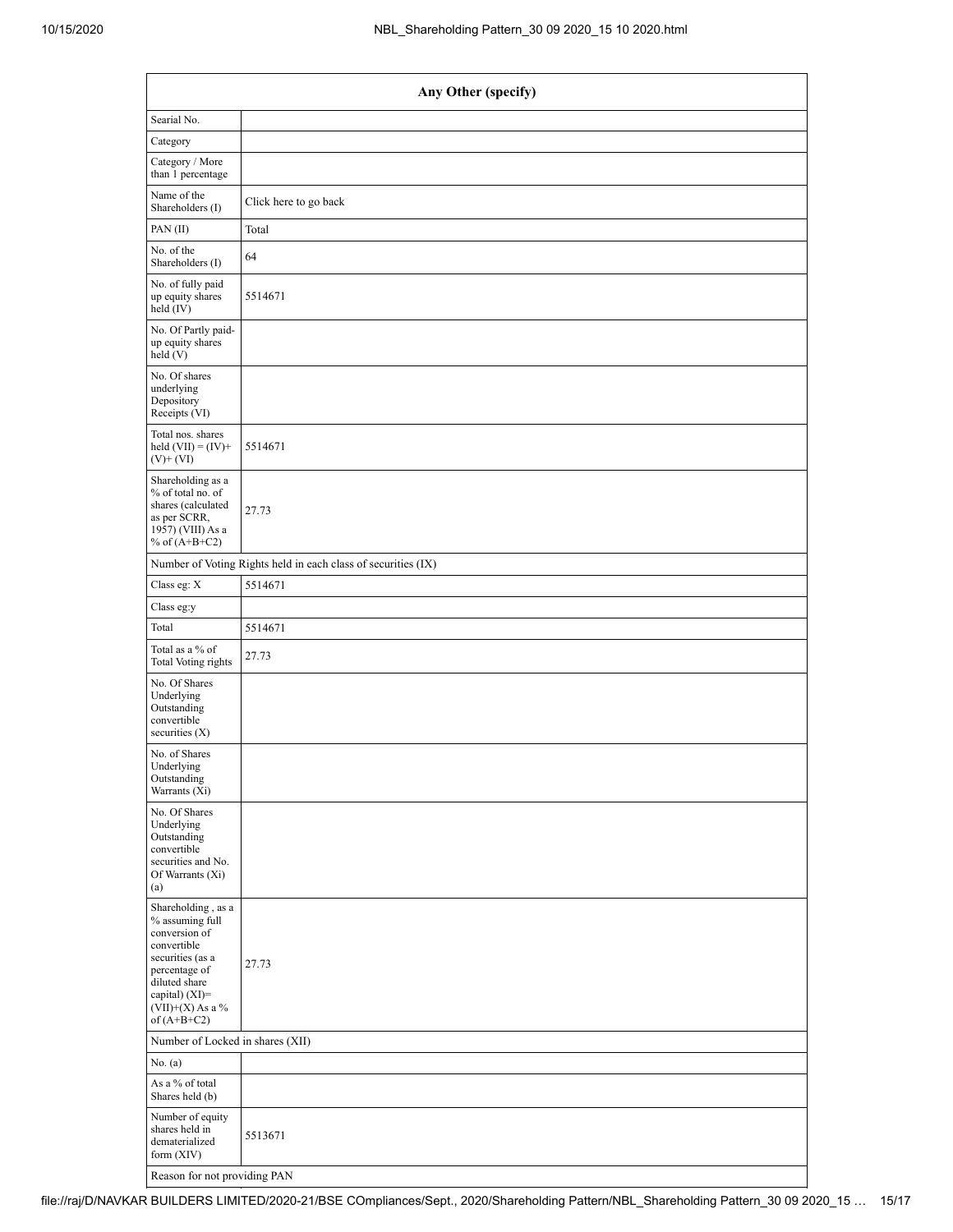Reason for not providing PAN